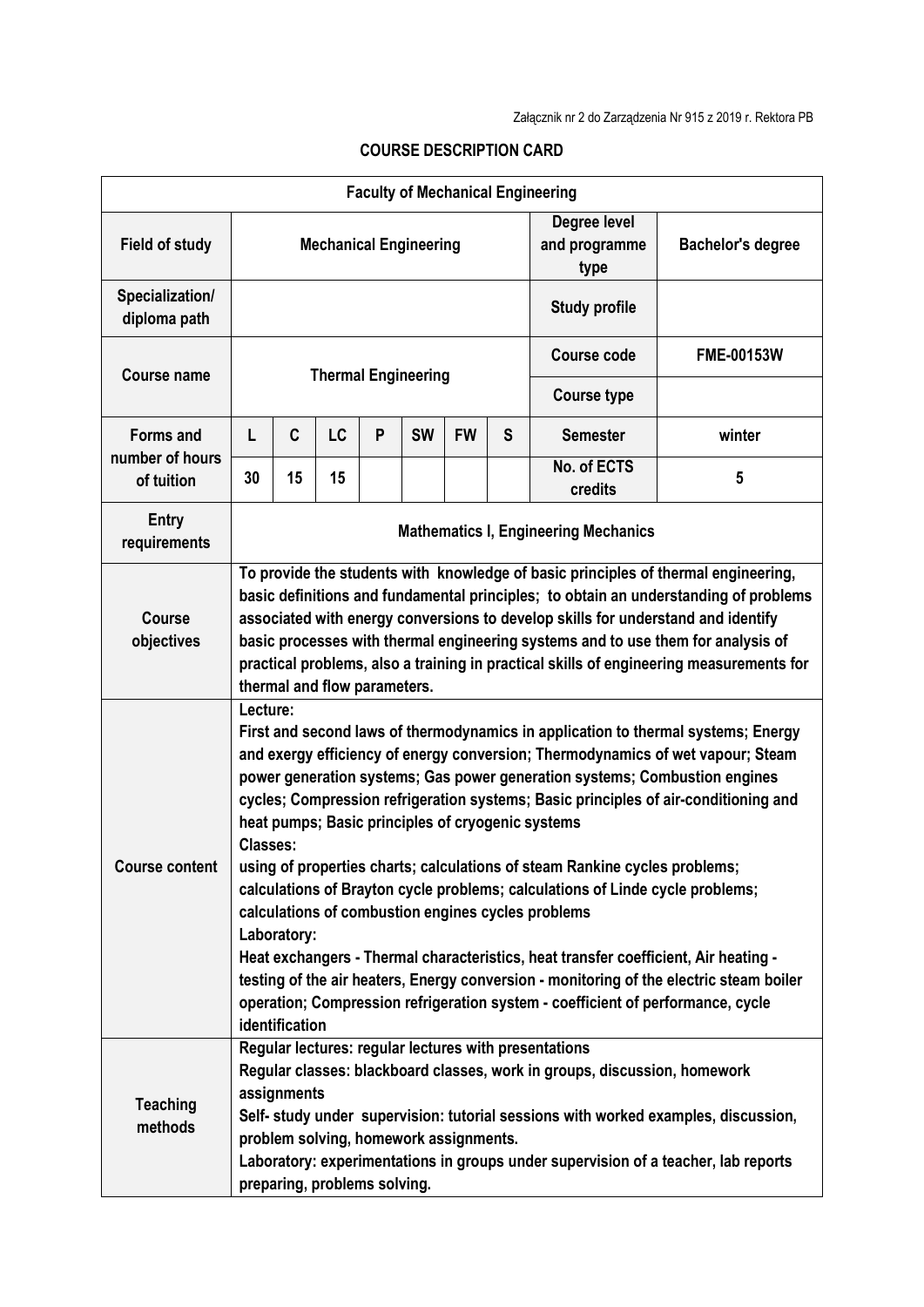| <b>Assessment</b>                                                                                                                                                                                                                                                                  | Lecture - written and oral exam; classes - calculation of simple problems evaluation;                                                                    |                                                            |                  |  |  |  |  |
|------------------------------------------------------------------------------------------------------------------------------------------------------------------------------------------------------------------------------------------------------------------------------------|----------------------------------------------------------------------------------------------------------------------------------------------------------|------------------------------------------------------------|------------------|--|--|--|--|
| method                                                                                                                                                                                                                                                                             | laboratory classes - pre-lab tests, lab reports evaluation                                                                                               |                                                            |                  |  |  |  |  |
| Symbol of                                                                                                                                                                                                                                                                          |                                                                                                                                                          |                                                            | Reference to the |  |  |  |  |
| learning                                                                                                                                                                                                                                                                           | <b>Learning outcomes</b>                                                                                                                                 | learning outcomes for                                      |                  |  |  |  |  |
| outcome                                                                                                                                                                                                                                                                            |                                                                                                                                                          | the field of study                                         |                  |  |  |  |  |
| L01                                                                                                                                                                                                                                                                                | Student describes with understanding basic concepts of thermal                                                                                           |                                                            | M1_W06           |  |  |  |  |
|                                                                                                                                                                                                                                                                                    | engineering terms, definitions, and fundamental principles,                                                                                              |                                                            |                  |  |  |  |  |
| <b>LO2</b>                                                                                                                                                                                                                                                                         | Student performs basic calculations of energy conversion<br>problems in thermal systems                                                                  | M1_W06, M1_U20                                             |                  |  |  |  |  |
| LO <sub>3</sub>                                                                                                                                                                                                                                                                    | Student is able to do the elementary measurements of quantities<br>applied in thermal systems                                                            | M1_W06, M1_U20                                             |                  |  |  |  |  |
| <b>LO4</b>                                                                                                                                                                                                                                                                         | Student apply first and second law of thermodynamics in analysis<br>of simple power engineering, refrigeration and heat pump<br>systems                  | M1_W06, M1_U11                                             |                  |  |  |  |  |
| LO <sub>5</sub>                                                                                                                                                                                                                                                                    |                                                                                                                                                          |                                                            |                  |  |  |  |  |
| LO <sub>6</sub>                                                                                                                                                                                                                                                                    |                                                                                                                                                          |                                                            |                  |  |  |  |  |
| Symbol of<br>learning<br>outcome                                                                                                                                                                                                                                                   | Methods of assessing the learning outcomes                                                                                                               | Type of tuition during<br>which the outcome is<br>assessed |                  |  |  |  |  |
| LO1                                                                                                                                                                                                                                                                                | written exam                                                                                                                                             |                                                            |                  |  |  |  |  |
| LO <sub>2</sub>                                                                                                                                                                                                                                                                    | written exam, in-class tests, pre-lab tests, lab reports grading                                                                                         | L, C, LC                                                   |                  |  |  |  |  |
| LO <sub>3</sub>                                                                                                                                                                                                                                                                    | written exam, in-class tests, pre-lab tests, lab reports grading                                                                                         | L, C, LC                                                   |                  |  |  |  |  |
| LO4                                                                                                                                                                                                                                                                                |                                                                                                                                                          |                                                            |                  |  |  |  |  |
| LO <sub>5</sub>                                                                                                                                                                                                                                                                    | L, C, LC<br>written exam, in-class tests, pre-lab tests, lab reports grading                                                                             |                                                            |                  |  |  |  |  |
| LO <sub>6</sub>                                                                                                                                                                                                                                                                    |                                                                                                                                                          |                                                            |                  |  |  |  |  |
| <b>Student workload (in hours)</b>                                                                                                                                                                                                                                                 |                                                                                                                                                          | No. of hours                                               |                  |  |  |  |  |
|                                                                                                                                                                                                                                                                                    | lecture attendance or self-study                                                                                                                         | 30                                                         |                  |  |  |  |  |
|                                                                                                                                                                                                                                                                                    | participation in classes or self study                                                                                                                   | 15                                                         |                  |  |  |  |  |
|                                                                                                                                                                                                                                                                                    | participation in laboratory classes                                                                                                                      | $5 \div 15$                                                |                  |  |  |  |  |
| <b>Calculation</b>                                                                                                                                                                                                                                                                 | preparation for classes and laboratory classes                                                                                                           | $20 \div 30$                                               |                  |  |  |  |  |
|                                                                                                                                                                                                                                                                                    | working on reports                                                                                                                                       | $5 \div 10$<br>$40 \div 50$                                |                  |  |  |  |  |
|                                                                                                                                                                                                                                                                                    | participation in student-teacher sessions related to the classes<br>preparation for and participation in exams/tests                                     | 10                                                         |                  |  |  |  |  |
|                                                                                                                                                                                                                                                                                    | <b>TOTAL:</b>                                                                                                                                            | 155                                                        |                  |  |  |  |  |
|                                                                                                                                                                                                                                                                                    | <b>HOURS</b>                                                                                                                                             | No. of<br><b>ECTS</b><br>credits                           |                  |  |  |  |  |
|                                                                                                                                                                                                                                                                                    | Student workload – activities that require direct teacher participation                                                                                  | 45-60                                                      | 5                |  |  |  |  |
|                                                                                                                                                                                                                                                                                    | 55-80                                                                                                                                                    |                                                            |                  |  |  |  |  |
| 1. Çengel Y.A., Boles M.A., Thermodynamics. An Engineering Approach, McGraw-Hill<br>Book, 2015.<br>2. Rajput R.K., Thermal Engineering, Laxmi Publications, 2010.<br><b>Basic references</b><br>3. Whitman W.C., Johnson W.M., Tomczyk J.A., Silberstein E., Refrigeration and Air |                                                                                                                                                          |                                                            |                  |  |  |  |  |
|                                                                                                                                                                                                                                                                                    | Conditioning Technology, 7th Edition, Delmar, Cengage Learning, 2013<br>4. Althouse A.D., Turnquist C.H., Bracciano A.F., Braciano C.C., Bracciano G.M., |                                                            |                  |  |  |  |  |